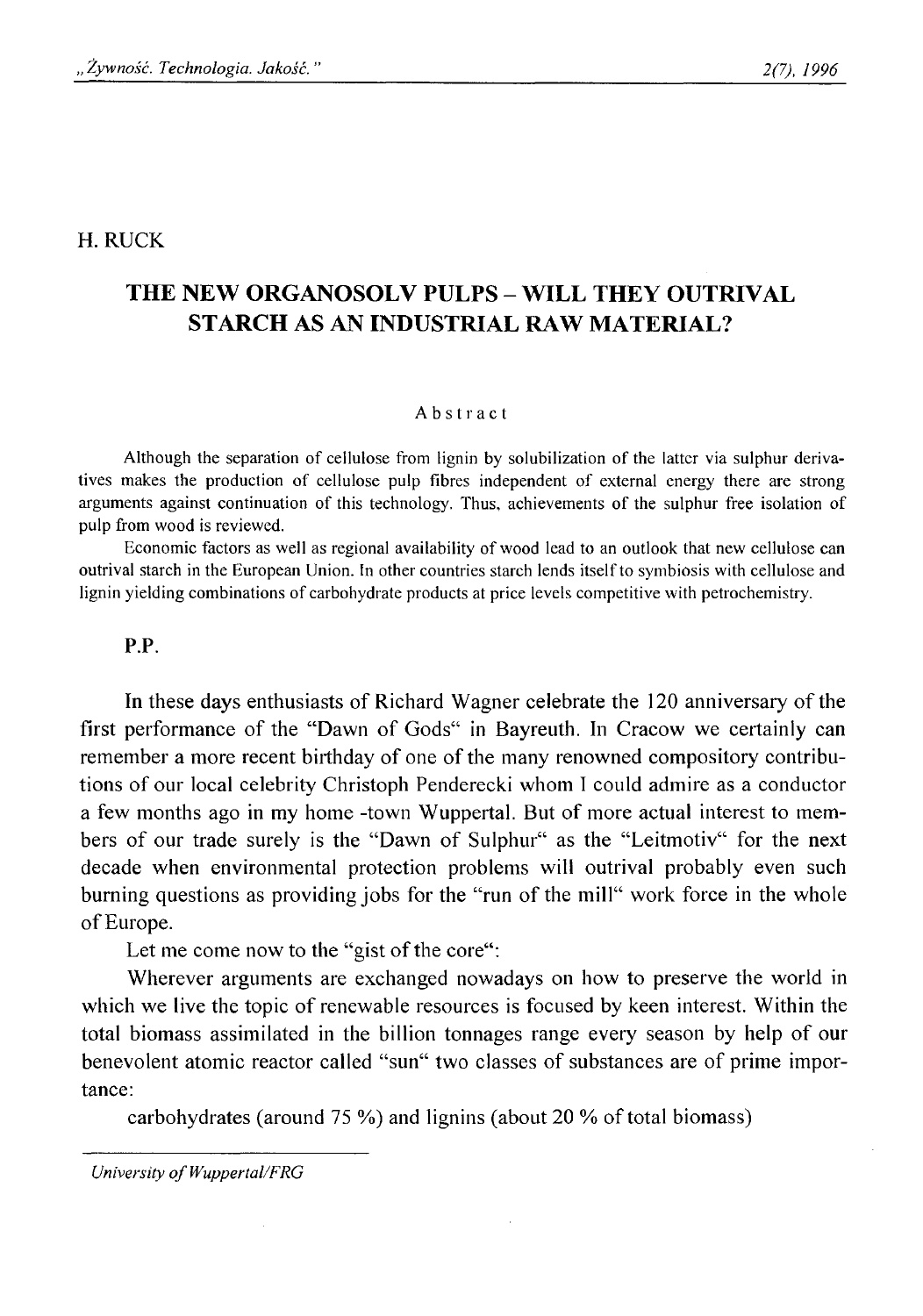both making up about 95 % of all organic matter, besides the 2 % each of lipids and proteins as the backbones of life.

Among the carbohydrates cellulose accounts with about 45 % for almost half of nature, complemented by another 20-25 % of hemicelluloses and a smaller share of perhaps 2-5 % of starch. The latter one is also the prominent staple in the nutrition of men, whilst ruminants and selected mammals rely on hemicellulose and to a lesser extent on cellulose as their daily diet. The growth of heterotrophic animals including mankind, however, rests solely on the proteins of their plant and vegetable food /feed for autotrophic plants alone are capable to synthesize amino acids.

The latter require the availability of nitrogen as ammonia or nitrate produced either by thunderstorms rendering nitrogen into oxides transferred to arable land by rain or as ammonia by symbiosis with micro-organisms associated with the roots of plants or trees. As global balances teach lightnings alone sustain the amino acid supply for about 2.8 billion people whilst the larger part of the surplus populations satisfies its nitrogen demands primarily by the fertilizer industry burning fossils for the conversion of nitrogen to ammonia or nitric acid. Fortunately an unknown but nevertheless essential fraction of converted aerobic nitrogen is furnished by the activity of lignin decomposites in the soil. The latter originate from the lignin transferred to the soil by dead or plowed under plants together with the total floral matter (cf. fig. 1). Various micro-organisms care for the conversion of bioorganic material proceeding most slowly for lignins from trees, less slowly for gramineous lignins and almost instantaneously for all cellulosics, lipids and proteins.

The most important feature of such partially digested lignins for the maintenance of human life is elucidated by their capability to incorporate aerobic nitrogen in such a manner that zymogenic micro-organisms can convert  $N_2$  into  $NH_3$ , Nitrates or even heterocyclic aromatics with the latter capable to swell bentonites or other planar silicates into sandwich structures supporting moisture exchange in seedbeds. Recombination of lignin fractions with converted proteins etc. finally end up in the formation of humus maintaining a varied microflora living in symbiosis with the floral  $matter$  cultivated  $-$  including starch bearing crops.

One should memorize that the relation of  $C : N$  in living plants is enhanced from 40 : 1 to impressive 10 : 1 in the humified soil with lignin as the crucial constituent. Hence, lignin is primarily responsible to allow mankind the harvesting of food in gross tonnages so that mass populations in cities can be nourished at all.

In this context it is astonishing to note that well humified soils are capable to convert aerobic nitrogen into nitrates or ammonia in amounts up to 300 kg/ha signalizing the considerable importance of this nitrogen source [la]. In comparison nitrogen quantities by fertilizer addition rarely exceed 50 kg/ha in spite of having been tripled since 1930. Incidentally, the application of lignin for the restauration of contaminated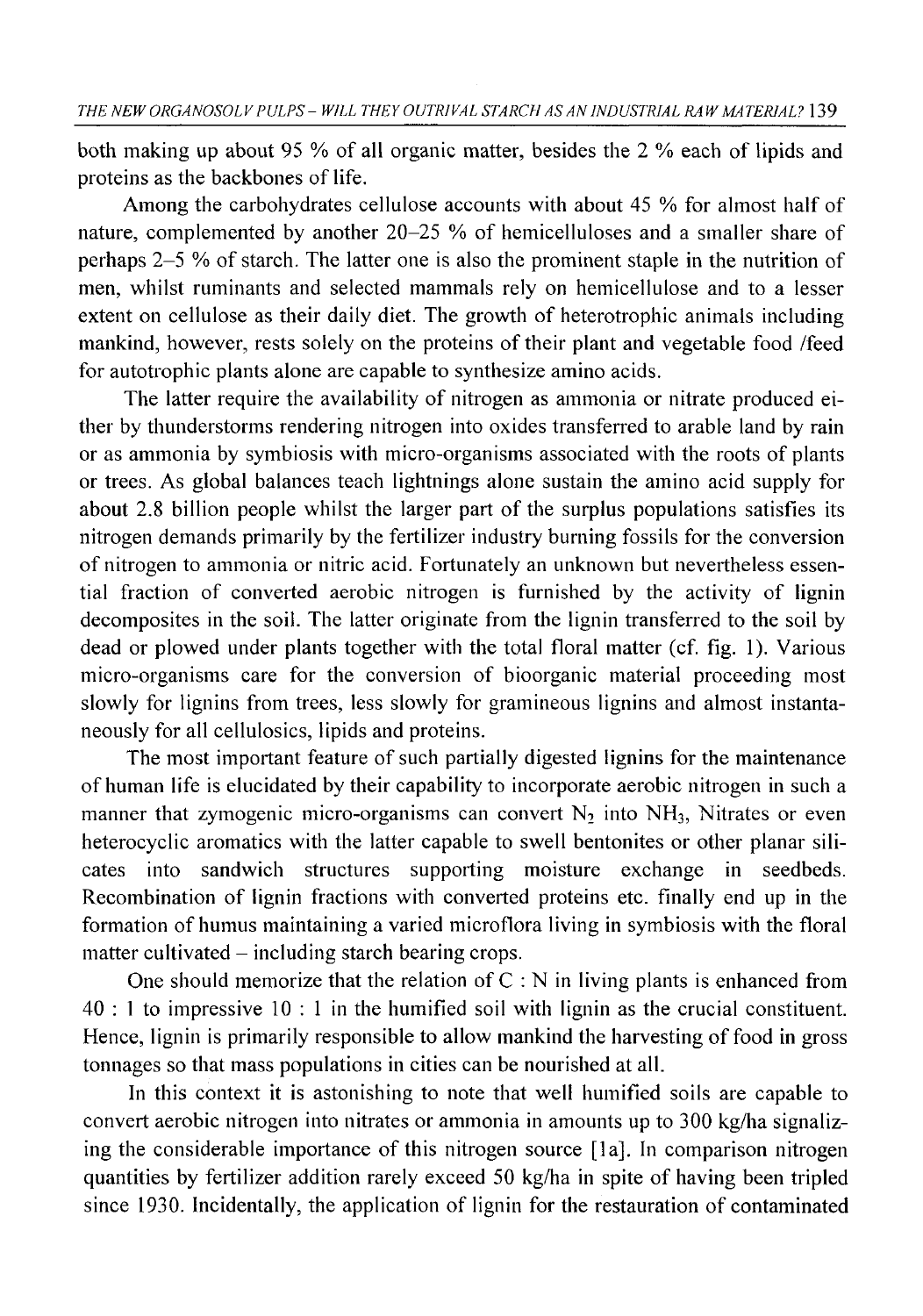

Fig. 1. The importance of lignin for the humification of soil.

soils was recently recommended by Fischer [lb] particularly after ammonolysis. Such "nitrogenized lignins" have already proven their usefulness as long-term-fertilizer furnishing nitrogen to the crop for several consecutive seasons preventing simultaneously wash out of nitrogen compounds to the underground water. - Certainly, Justus von Liebig, Haber, Bosch and Ostwald were not aware of the role of lignin and is decomposites for the assimilation of nitrogen essential for the synthesis of protein. Perhaps our ancestors surmised such contingencies for they harvested their fields only every third year after plowing under the weeds and grasses grown in the preceding two  $seasons$  - containing about 15 % gramineous lignin!

Hence, the burning of lignin or its conversion to sulphur  $-$  containing soilpoisoning derivates should be abandoned as soon as possible in order to preserve this valuable prime raw material for the amelioration of available land, replacement partially wise to use it as additive to selected petrochemical plastics rendered biodegradable beyond contents of more than 40 % of native lignin.

# *Consequences for the pulp producers*

would imply that this industry would have to change the 120 year old policy to separate celluloses from lignin by solubilization of the latter via sulphur derivates, well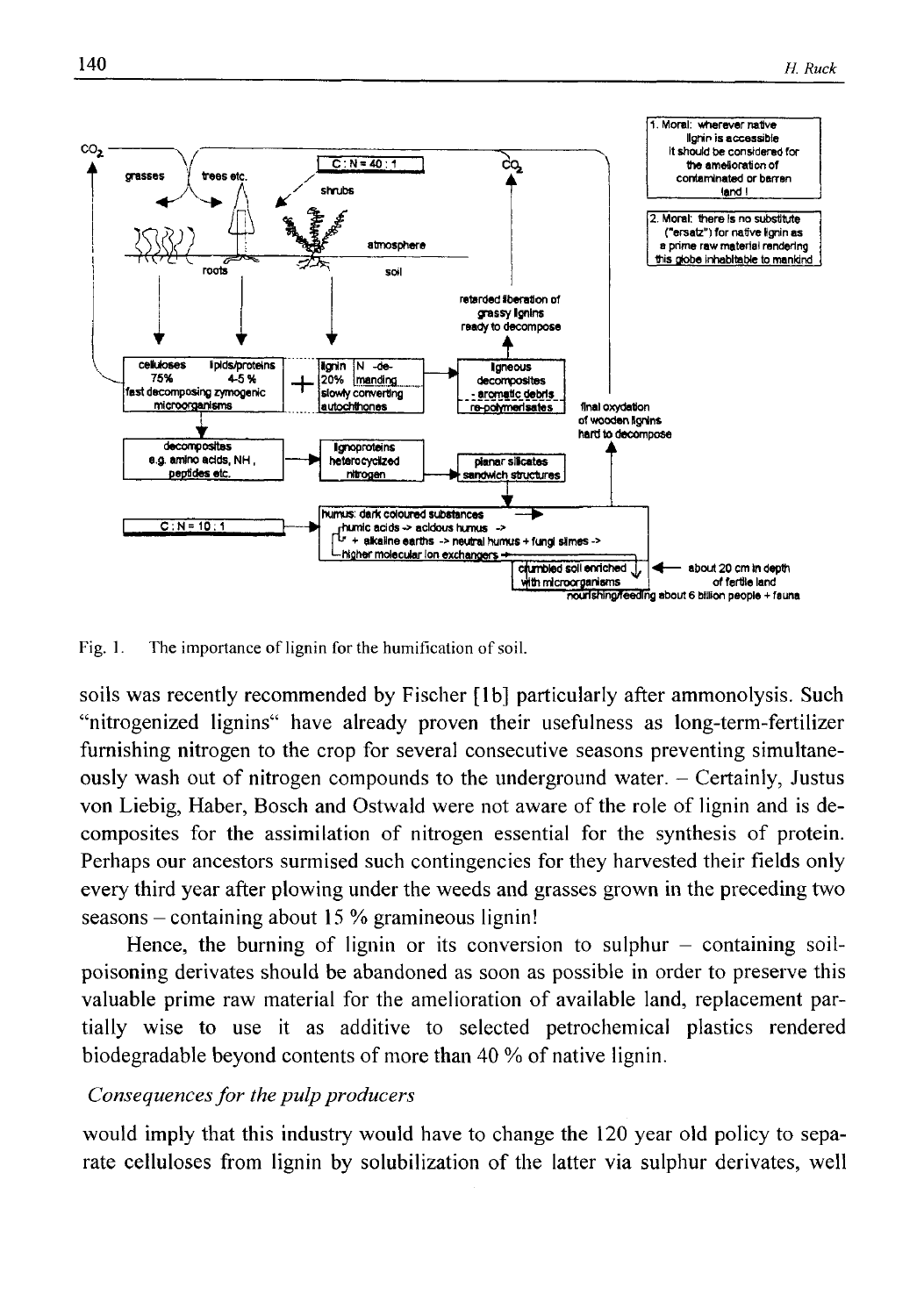known under the names sulphite and sulphate cooking processes. Both introduce sulphur in reduced or oxidized form to the backbone of the principal unit of lignin which is a phenylpropane. In any case lignin and its sulphur groups are reutilized by intricate processes implying the burning of lignin and other associated incrustations like hemicellulose to make the production of cellulose pulp fibres independent of external energy. Pulp and paper people consider this as an important argument for the benevolent environmental character of their industry relying solely on energy produced by regrowing fuel without any impetus on the global  $CO<sub>2</sub>$ -balance! This is indeed the fact but neglects the prices for the loss of lignin as the most efficient natural fertilizer to prevent the cementation of arable land of the globe or to allow the cultivation of contaminated or barren areas. Also, the preservation of lignin in the humified layer of land devoted to agriculture and forestry would represent the first sink for carbon during a period in which the imission of fossile  $CO<sub>2</sub>$  has become a severe threat to our global climate.

For this and other reasons the pulp industry of the future will have to play a dominant role to conserve our planet in the actual inviting conditions simultaneously influencing the fate of human beings of the generations to come. The question is whether this key industry can suffice its responsibilities in the foreseeable future.

The answer is a clear "yes", for

# *The sulphur free isolation of pulp from wood*

has been of concern to responsible researchers for about a century. As early as 1893 extraction of lignin by ethanol was tried by Scandinavian scientists, e.g. by Klason and Fagerlind. The first technological breakthrough was reported in 1932 when Th. Kleinert [1] at that time associated with the Silesion pulp industry, was granted the US-Patent 1856567 for the large – scale production of cellulose by ethanol – water cooks.

Due to circumstances Kleinert could not carry on with his interests until 1962 when he resided from the pulp and paper Institute in Montreal and became an independent college teacher (deceased 1982) directing furtheron his self-financed pertinent research projects. Several papers emerged between 62 and 76 [2] climaxed in '71 by US-Patent 3585 104 [3]. His essential findings exhibit fig.  $2 + 3$  demonstrating beyond doubt that

- a) ethanol-water mixtures with less than 70 % water entail only negligible celluloselosses recommending water concentrations of 55-60 % as the most suitable liquor composition to enhance the solvent capacity for hemicellulosic oligosacharides at a level of braked hydrolysis with respect to cellulose decay.
- b) an ethanol-content of 42.2 weight % approaches optimum conditions with respect to remove lignin down to residues between 2 and 4 % rendering the pulp amenable to chlorine-free bleaching operations.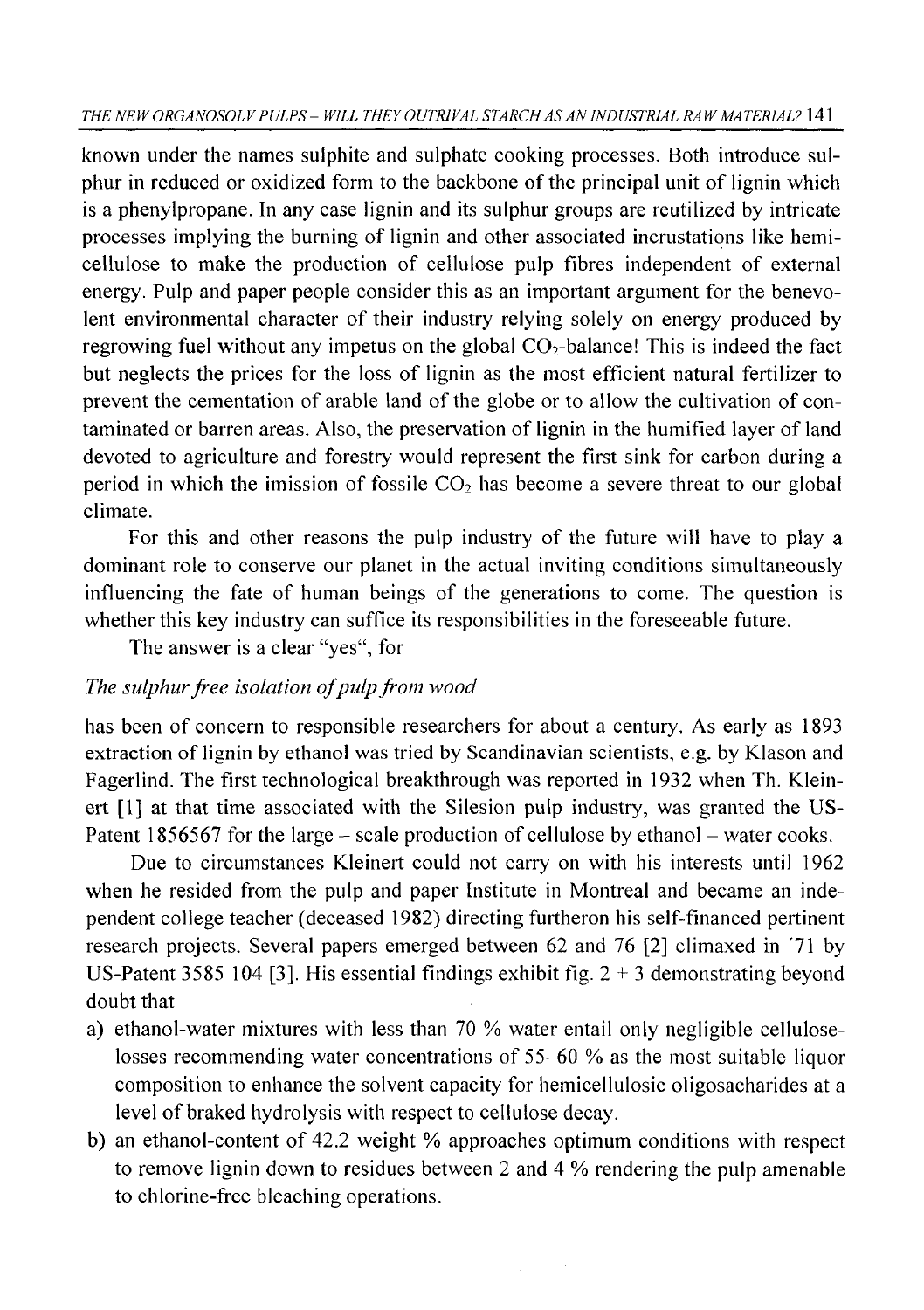

Fig. 2. The effect of water content in ethanol-water mixtures on alpha-cellulose yield of raw cotton fibres **during a four hours cook at 185°C.**

Optimal pH-conditions belong to the know-how of the trade governing also the residual hemicellulose content of the bleached pulp fibres.

The physico-chemical aspects of the first Kleinert patent were first dealt with by Hausermann [4] in his ETH-thesis of 1944 on the wetting tendencies of selected plant cells by various solvents as exemplified in table la. Following the axiom "similia similibus solventur" (virtually Ceasar's look at chemistry) it is almost self - evident that ethanol or 1-propanol come closest to the lipophilic character of lignin. Since ethanol is abundantly available both as a nutriment or industrial solvent also accessible by fermentation of hemicelluloses (a by-product of ethanol-water cooks) it is the preferable choice as a digesting agent for wood. Future research will probably add some modifiers to the Kleinert process as it happened to supercritical fluid extraction techniques (SFE) in the recent past.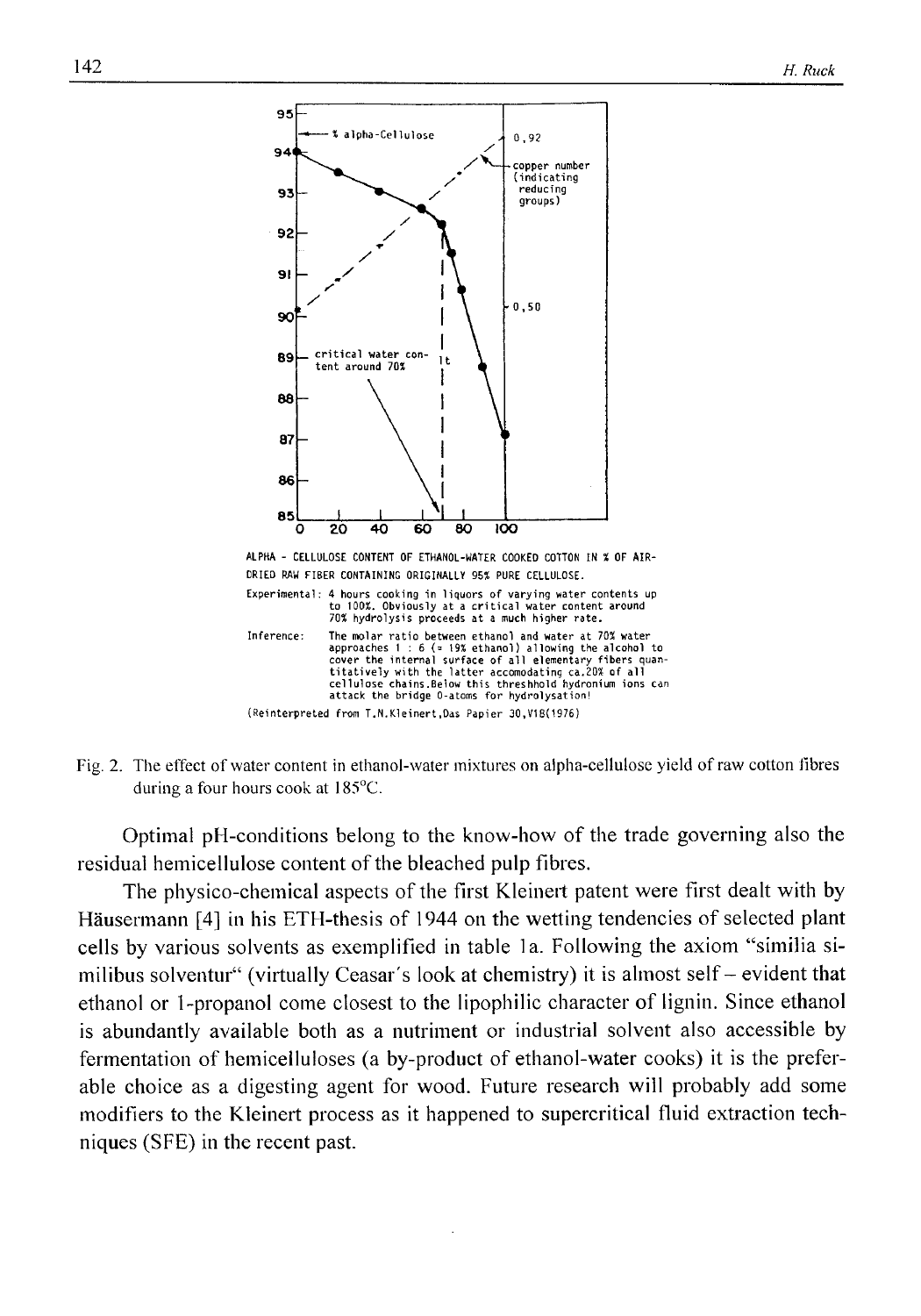**T a bl e la**

| Wetting capability of mesophyllic cells (dianthus barbatus) derived from capillary ascension velocities<br>according to lucas [a] extracted and enlarged from E. Häusermann [b]                                                                                                                                                                                                                                                                  |                            |                                                 |  |  |  |
|--------------------------------------------------------------------------------------------------------------------------------------------------------------------------------------------------------------------------------------------------------------------------------------------------------------------------------------------------------------------------------------------------------------------------------------------------|----------------------------|-------------------------------------------------|--|--|--|
| Ascending fluid $+$ lignin                                                                                                                                                                                                                                                                                                                                                                                                                       | Degree of lipophility in % | Wetting parameter : $106$ (from wetting angles) |  |  |  |
| water                                                                                                                                                                                                                                                                                                                                                                                                                                            | $\Omega$                   | 0.0                                             |  |  |  |
| formic acid                                                                                                                                                                                                                                                                                                                                                                                                                                      | 28                         |                                                 |  |  |  |
| acetic acid                                                                                                                                                                                                                                                                                                                                                                                                                                      | 45                         |                                                 |  |  |  |
| methanol                                                                                                                                                                                                                                                                                                                                                                                                                                         | 50                         | $24.9 \pm 2.6$                                  |  |  |  |
| ethanol                                                                                                                                                                                                                                                                                                                                                                                                                                          | 66.7                       | $31.2 \pm 2.5$                                  |  |  |  |
| Lignin                                                                                                                                                                                                                                                                                                                                                                                                                                           | 70                         |                                                 |  |  |  |
| 1-propanol                                                                                                                                                                                                                                                                                                                                                                                                                                       | 75                         | 42.1 $\pm$ 3.3                                  |  |  |  |
| 1-butanol                                                                                                                                                                                                                                                                                                                                                                                                                                        | 80                         | $49.6 \pm 3.5$                                  |  |  |  |
| 1-hexanol                                                                                                                                                                                                                                                                                                                                                                                                                                        | 85.7                       | $47.0 \pm 4.2$                                  |  |  |  |
| 1-octanol                                                                                                                                                                                                                                                                                                                                                                                                                                        | 88.9                       | $44.1 \pm 2.9$                                  |  |  |  |
| olive oil                                                                                                                                                                                                                                                                                                                                                                                                                                        | 90                         | $42.4 + 2.5$                                    |  |  |  |
| paraffinic oil                                                                                                                                                                                                                                                                                                                                                                                                                                   | 100                        | $36.9 \pm 0.8$                                  |  |  |  |
| Lignin according to the ALCELL-process is made up of $C_9H_{8,5}(OCH_3)_1O_{2,5}$ – units of MW = 187.5<br>Dalton. Only O-atoms are considered as truly hydrophilic calling for a share of 56.0 Dalton $(=3.5 \text{ O}-1)$<br>atoms). Hence, the lipophilic section amounts to 131.5 Dalton – resulting in a degree of lypophility of<br>70 %! (probably 3 or 4 % more because of the limied accessibility of the O-atom in the metoxy-group!). |                            |                                                 |  |  |  |
| Result:<br>only polar fluids can wet wood!                                                                                                                                                                                                                                                                                                                                                                                                       |                            |                                                 |  |  |  |
| the plant cuticle remains undissolvable in polar fluids in spite of its amphiphilic character!<br>Note:                                                                                                                                                                                                                                                                                                                                          |                            |                                                 |  |  |  |

**Wetting capacity of mesophyllic cells derived from ascension velocities**

**[a] Lucas R.: Uber das Zeitgesetz des kapillaren Aufstiegs von Fluiden, Kolloid-Z. 23, 15, (1918).**

**[b] Hausermann: Uber die Benetzungsgrosse der Mesophyllinterzellularen, Diss. ETH Zurich, Ber. Scheiz. bot. Ges., 54, 541 (1944).**

The impressive capillary forces active in wooden tissues are set forth in table lb. As such they are only valid for hydrophilic surfaces e.g. channels within the cellulose matrix. Hence, capillary effects are not so pronounced within suprastructures of lignin and similar incrustations. Intermediate efficiencies can be expected in contact regions between cellulosic matter and the aromatic sections of the interspersed lignin (benzene shows a surprising affinity for water! It can be mixed with absolute ethanol!) yielding shearing forces in interfacially bordering surfaces capable to sever hydrophilic from lipophilic contact zones.

The calculated ascension pressures in table 1b have obviously some bearing on practical applications. For example it could be shown recently by Stute [9] that pressures beyond 4000 bar (= 400 MPa) provoke gelatinization in various starches subject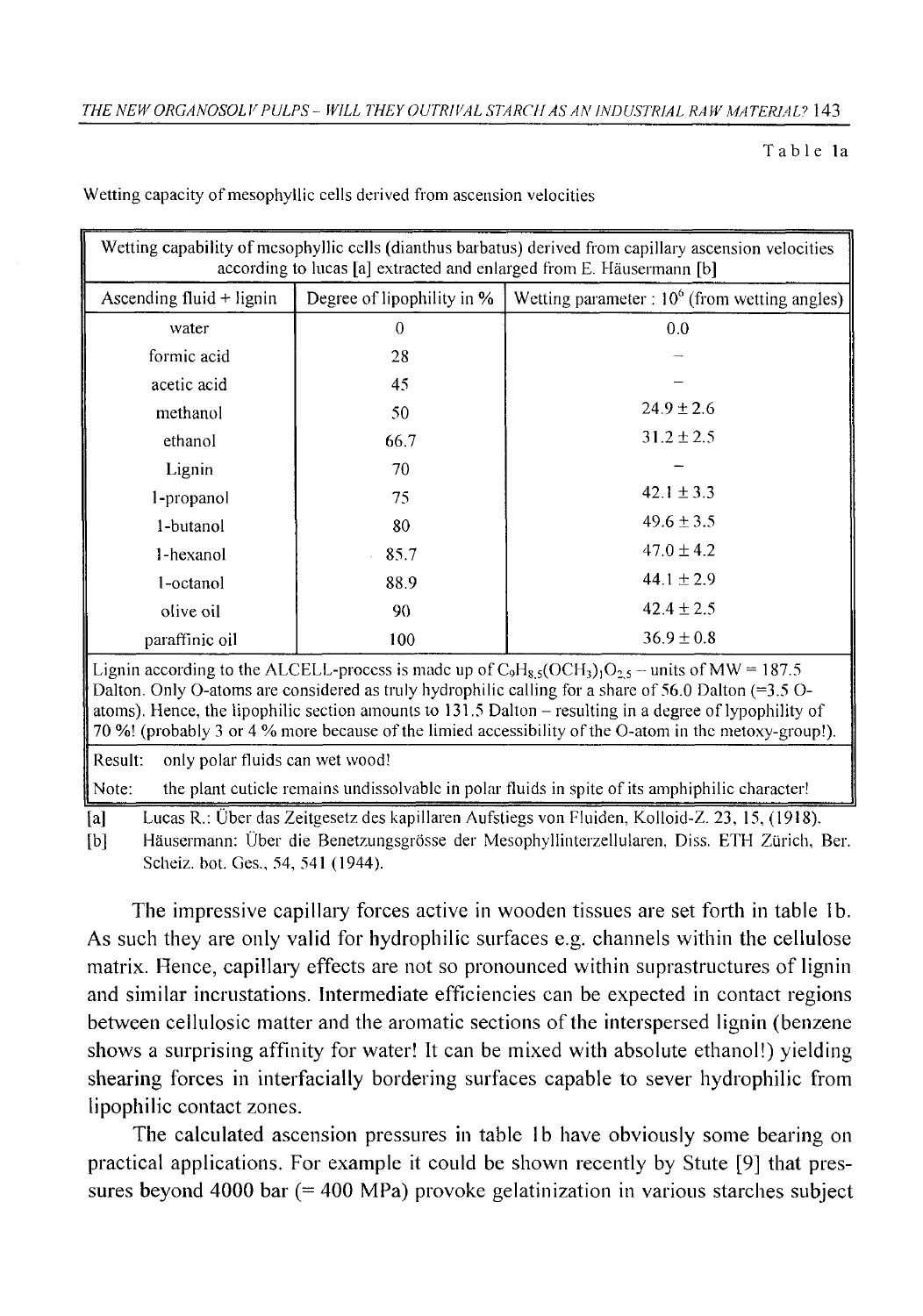### **Capillary effects in wooden tissues**

The cohesion of so-called "water filaments" is responsible for the transport of plant juices up to the highest branches and leaves of tall trees. The corresponding cohesional tension was assessed by **0. Renner (Beih. bot. Zbl. 25(1), 183, 1919) to amount up to 300 bar equivalent to a water column of roughly 3000 meter.**

| Hence, one can calculate from the following ascension potentials: $h=2\gamma/\rho \cdot r \cdot g$ |                                              |      |                 |  |  |
|----------------------------------------------------------------------------------------------------|----------------------------------------------|------|-----------------|--|--|
| Radius r                                                                                           | Ascension power in<br>height of water column | Bar  | Pore diameter   |  |  |
| $0.1$ mm = 100 $\mu$                                                                               | 14.9 cm                                      |      | $0.2$ mm        |  |  |
| $10 \mu$                                                                                           | 149.0 cm                                     | بسب  | $20 \mu$        |  |  |
| $1000 \text{ nm} = 1 \text{ }\mu$                                                                  | 15 <sub>m</sub>                              | 1.5  | $2 \mu$         |  |  |
| $100 \text{ nm}$                                                                                   | 150 <sub>m</sub>                             | 15.0 | $200$ nm        |  |  |
| $10 \text{ nm}$                                                                                    | $1500 \; \mathrm{m}$                         | 150  | $20 \text{ nm}$ |  |  |
| $5 \text{ nm}$                                                                                     | $3000 \text{ m}$                             | 300  | $10 \text{ nm}$ |  |  |
| $10.0 \text{ Å} = 1 \text{nm}$                                                                     | $15 \mathrm{km}$                             | 1500 | $2 \text{ nm}$  |  |  |
| $5.0 \text{ Å} = 0.5 \text{ nm}$                                                                   | 30 km                                        | 3000 | 10 Å            |  |  |
| $2.5 \text{ Å} = 0.25 \text{ nm}$                                                                  | $60 \text{ km}$                              | 6000 | 5 Å             |  |  |

**Note: rectangular pore of diagonal diameters around 5** A **accomodate micromolecules like water**  $(4.5.4.5.1.5 = 30 \text{ Å}^3)$  or ammonia! Hence, both of them are capable to mercerize cotton.

**To be considered: ethanol decreases the surface tension from 22.3 at 22°C down to 15.5 at 100°C which is much less than the equivalence for water (73/dyn/cm). Hence, actual capillary forces at 185°C are only a fraction of their spreading power at room temperature. A mild compensation for this loss is** provided by the vapour pressure of ethanol around 22 bar at 185°C!

**Scientific breakthrough: on April 25th, 1996, R. Stute (9) reported to attendants of the Int. Starch Congress in Detmold/FRG that pressures beyond 4000 bar trigger the cold gelatinization of various starches! Obviously the intensive swelling provoking this phenomenon requires the penetration of water** into pores as narrow as  $1nm - or$  to overcome bottlenecks within the porodine system of the starch **supra - structure even smaller than 1 nm!**

**Stute's findings corroborate that the pore size distribution assessed here for wooden tissues is also valid** for starch – the biological predecessor of cellulose during the evolution of plant life.

to suprastructures comparable to those met with in wood. The explanation of this surprising phenomenon lends itself by assuming that channels within the basic hinges of the starch microfibril are narrower than 1.0 nm which prevent water to penetrate voids beyond this bottleneck which can be overcome solely by higher pressures.

It is surprising that the Kleinert pulping process stirred up only limited interest in the Northamerican industry, save the consulting firms of Eli Cowan and the Pulmac Services in Montreal combining their financial efforts to carry out autoclave trials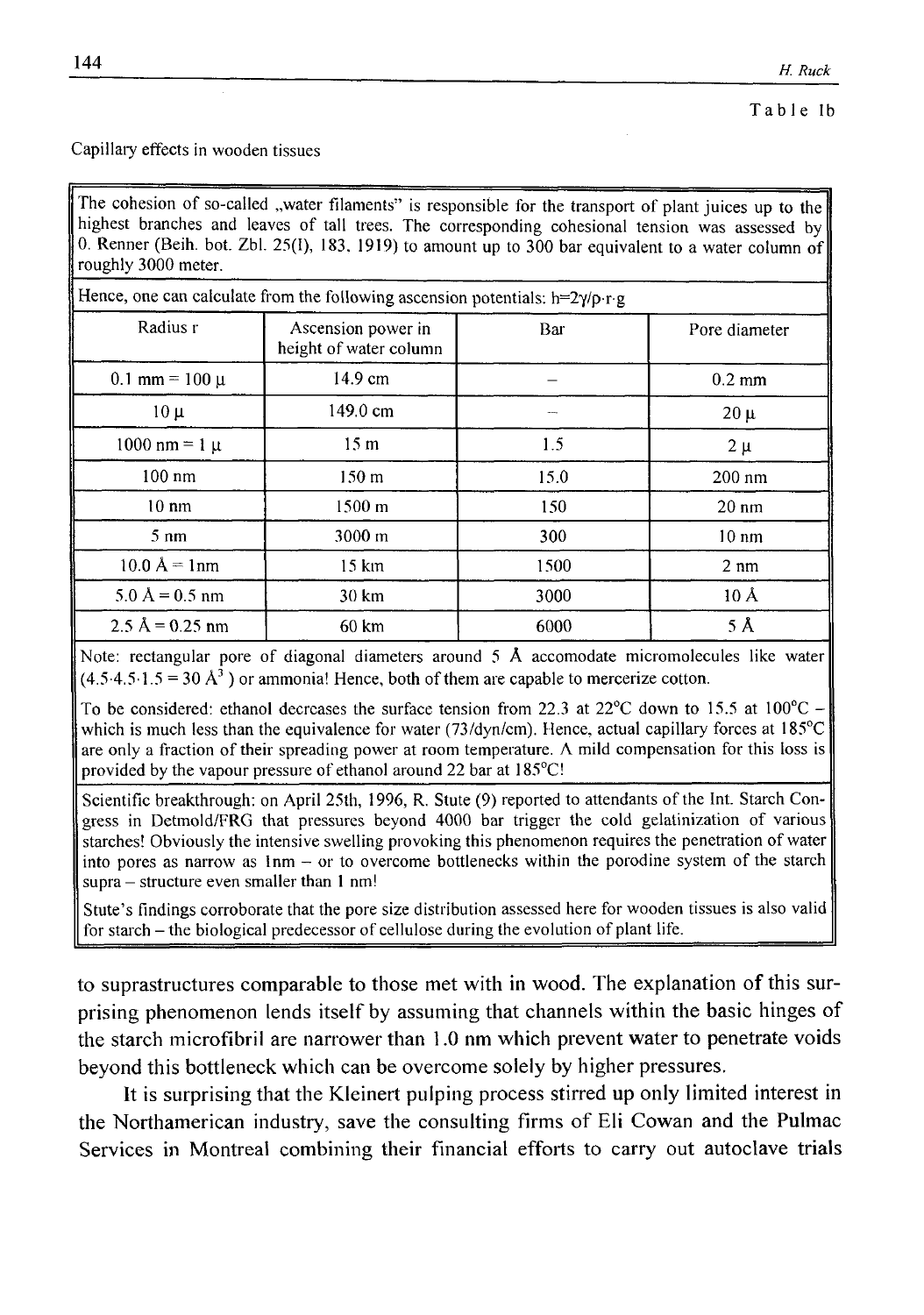confirming and extending Kleinert's patent of 1971 to cover also lignin separation. Kleinert's financial resources were exhausted after the total sale of his real estate in the mid-seventies. In fact he was virtually deprived of his patent in '78 when the CP-Associates claimed a patent by Diebold et al. [5].



**Fig. 3. Removal of residual lignin during a 60 minutes cook in a water mixture with 42.2 weight % etha**nol at 185<sup>°</sup>C. Note: the concurrent loss of cellulose is negligible!

Realizing his situation Kleinert approached Bavarian authorities in 1976 who helped to finance a pilot-plant project in cooperation with MD Paper Mills in Dachau under Dr. M. Baumeister. Only four years later Baumeister reported in Baden-Baden that the Kleinert process could now be recommended for mill scale production - when he got a better position in another company. Apparently his successors saw everything from different point of view and replaced ethanol by methanol obsoleting also Kleinert's patent. But they failed to separate lignin from cellulose (as expected when comparing the wetting parameters in table 1) and required support by NaOHextraction in a second step of their "OrganoceH"-process. In cooperation with a brilliant press campaign they succeeded to mobilize about 550 million marks to reconstruct the Kelheim pulp works equipped with a continous Kamyr-imitated digester to extract the lignin in a single step process applying methanol and sodiumhydroxide simultaneously. The result of taking so much risk at once was indeed shocking and agonizing : the mill was bankrupt in 1993 for the pulp was virtually unbleachable due to insufficient lignin removal and to channel formation in the 67 metre tall extractor. Another cause was perhaps the limited supply of development funds : only 15 million DM were provided to run the Munich pilot plant engineered for a ca-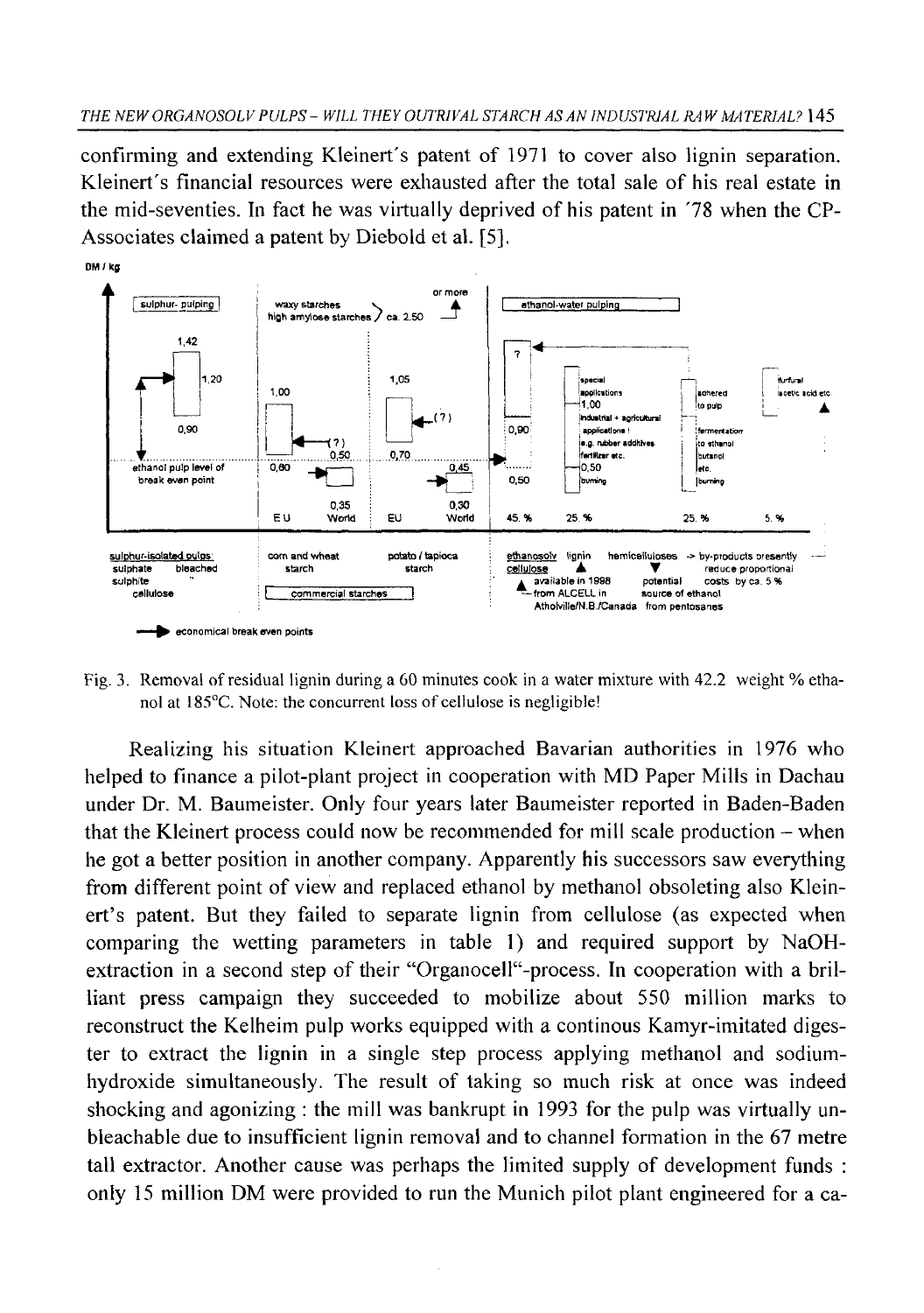





pacity of only three tons per day. The blow-up of such facilities by a factor beyond two orders of magnitude is obviously beyond human control or assessment.

It is regrettable, however, that "Organosolv"-processes gained a bad reputation after the disaster of Kelheim - undeservedly, for the Kelheim procedure was really a "modified aquosolv-sodium-process" - for methanol is more of a methylated water than a hydroxylated methane!

A much better fate experienced the perfection of Kleinert's and Diebold's patents on the American continent, where General Electric became interested in 1983 in the ethanol-water process in their pioneering research laboratory in Valley Forge/Virg. under Dr. Pye. GE bought the mentioned CPA patent and sold their Biological Energy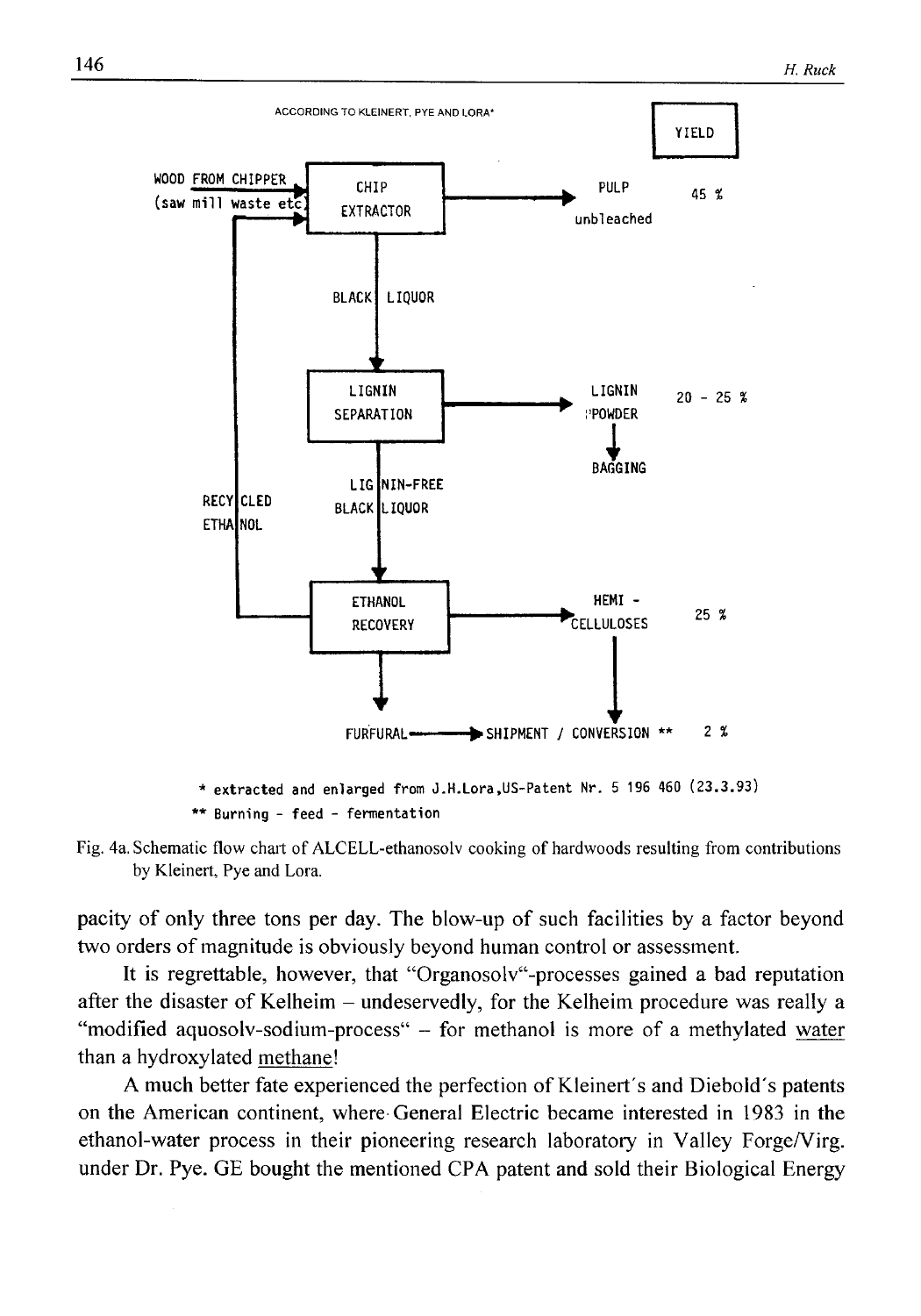

**Fig. 4b. Semi - commercial flow chart of ALCELL demonstration plant in Newcastle/N.B./ Canada; Capacity per day: 10 - 15 t pulp, 5 - 6 t of native lignin.**

Corporation BEC a year later to G.S. Petty's REPAP company active in pulp and paper in Canada and the U.S.

In 1988 J.H. Lora et al. [5] were granted U.S. patent No. 4764596 concerning primarily the separation of the lignin suspended in ethanol-water which turned out as the decisive key to render the Kleinert - process as economically unbeatable — denoted meanwhile as REPAP's ALCELL (alcohol and cellulose) achievement. For it is now the first time in the history of pulping that digesting of wood can be carried out without taking resort to sulphur and moreover utilizing the chips to 70 % (much more is in the offing!) by adding to the usual 45 % cellulose another 22 % of lignin as an extremely valuable native prime raw material (besides furfural, acetic acid and other byproducts).

A schematic flow chart of ethanosolv cooking as perfected by Pye and Lora [5] is illustrated in fig. 4a yielding two prime raw materials (pulp and lignin) and one byproduct (furfural for the petrochemical industry). As soon as sufficient external energy is available fermentation techniques converting hemicelluloses to solvents (ethanol, aceton, butanol etc.) could push up the total yield to about 95 % of wood fed to the "extractor" replacing the classical digester.

With the accumulated know-how in their hands REPAP started a pilot plant for 95 million dollars in Newcastle/N.B. with a capacity of up to 15 tons/day of pulp and more than five daily tons of native lignin; the pertinent flow chart shows fig. 4b. In the past seven years more than 6000 cooks were performed - and not a single one failed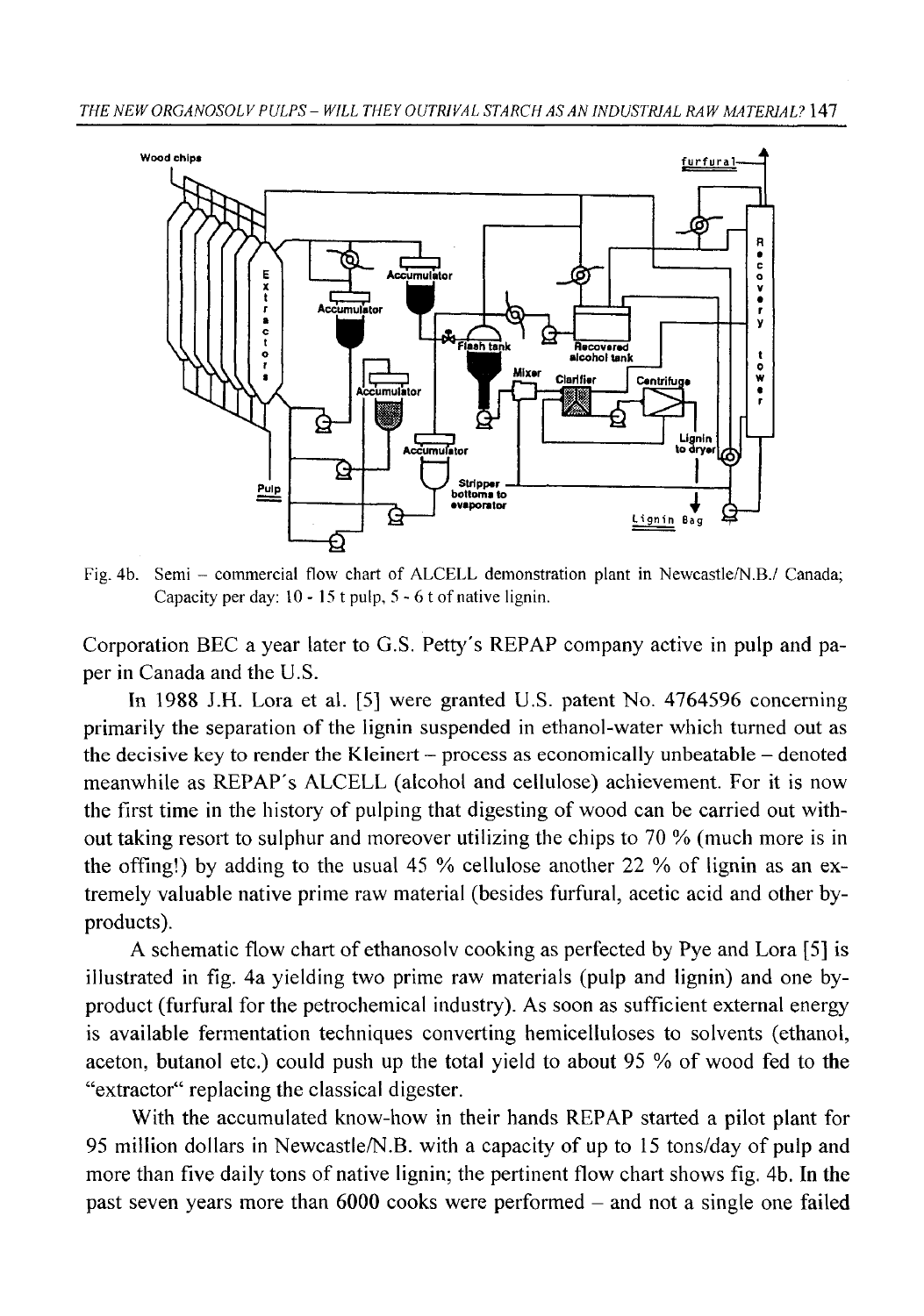!!! Hence, one decided to re-model an idle sulphite mill in Atholville/N.B. scheduled to operate in 1998 with a capacity of about 130,000 t.p.a. pulp and 60,000 t.p.a. of sulphur-free-ALCELL-lignin. The flow chart of this continuously operated mill exhibits fig. 4c.



\* presently erected in ATHOLVILLE/N.B./CANADA (scheduled for operation in 1998)

**Fig. 4c. Flow chart of continuous ALCELL pulping in Atholville/N.B. Capacity per annum: 130 000 t of hardwood pulp, 60 000 t of native lignin.**

This event will mark the beginning of the new age of converting trees into the prime raw materials cellulose and lignin and also ring the death-bell for the sulphate mills furnishing at present 90 % of the global pulp supply. For ALCELL-products can well compete with the qualities of kraft pulp as demonstrated by fig. 5.

As the comparison of the meaningful parameters tensile strength, tear, burst and specific volume prove quality differences between the two pulps cooked without and with sulphur respectively do not exist, for the mixture of chips was identical in both cooks. The addition of 10 % softwood considers the experience that any harvesting method for hardwood stands will always include a share of 10 % softwoods enhancing slightly the average fibre length.

Another benefit of ethanol pulping could count even more: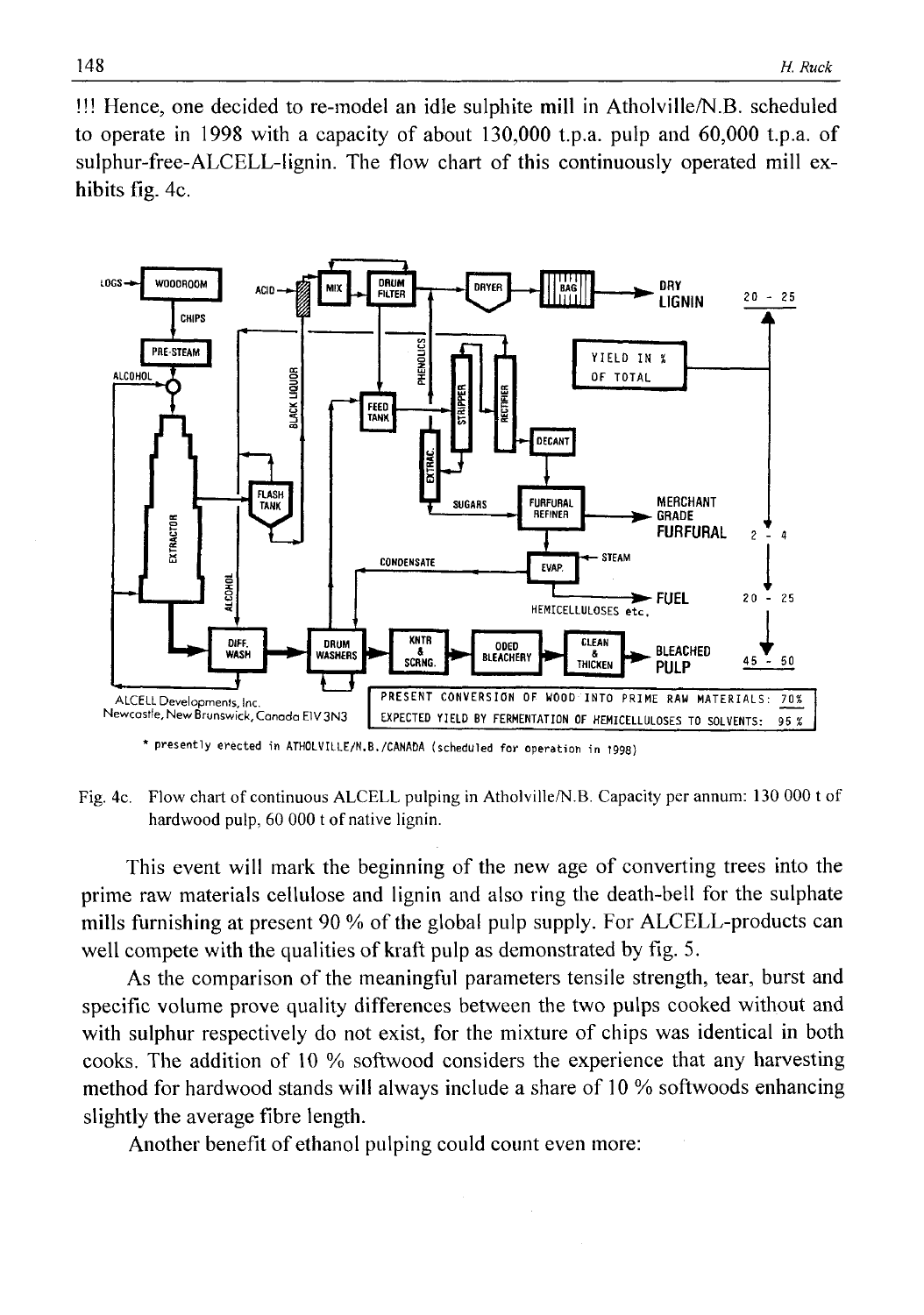

**Fig. 5. Relevant parameters for papermakers of two pulps made from identical hardwoods mixtures cooked as ALCELL and SULPHATE market pulp grades for comparison pulped from 600 to 300 C.S.F. Facit: as Tensile, Tear, Burst and Brightness bear out after pulping to 400 ml CSF differences in quality are not discernible.**

As long as kraft pulping has been applied on mill scale its emitted odours have been considered as molestations not accepted in densely populated areas as met with in middle Europe. As table 2 bears out ethanol cooking outrivals the sulphur cook by impressive lower emissions particularly with respect to malodorous reduced sulphur compounds. No doubt that true organosolv pulping will never touch the limit concentrations of any emissions imposed by environmental legislation. As to chlorinated organic substances there exists even a gap of an order of magnitude in favour of ALCELL pulp, also a factor of five with respect to the limit prescribed by authorities. Certainly environmental protection will soon become the major argument when it comes to the collection of investment capital in order to finance ethanol pulping mills of which ten are required each year to satisfy the rising demand of two million tons due to mounting consumption of paper all over the globe.

However, the most convincing argument has been money ever since mankind relied on coins when trading. A comparison of production costs bears out that the proportional expenditures to produce one ton of pulp will amount two almost 500 DM/t for sulphate pulp. Ethanol pulping will require an additional 2 or 3  $%$  due to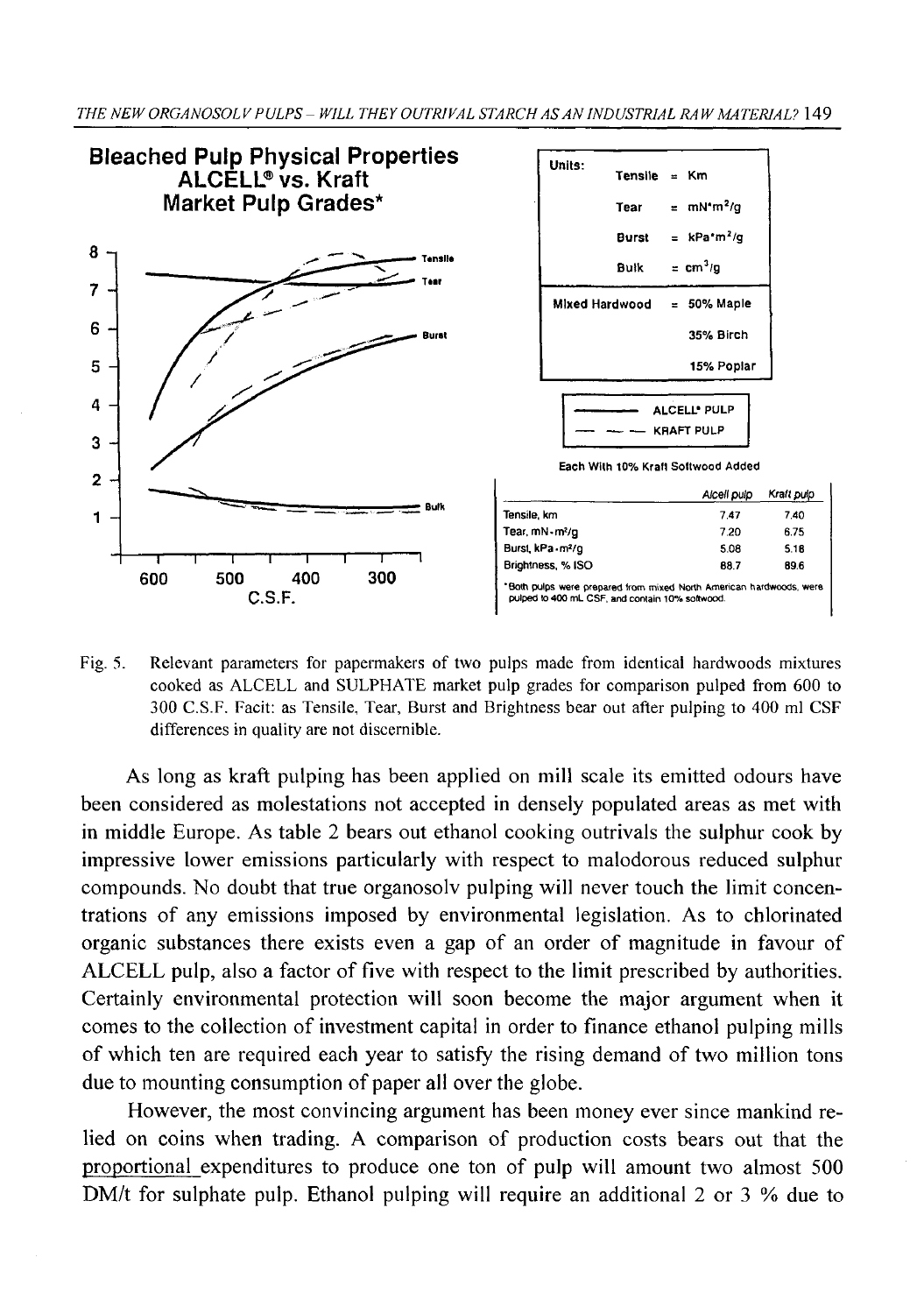| Emission into                                        | <b>ALCELL</b> | <b>SULPHATE</b> | <b>CANADIAN</b><br>LEGISLATION |
|------------------------------------------------------|---------------|-----------------|--------------------------------|
| 1. Air in mg/m <sup>3</sup> as                       |               |                 |                                |
| a) reduced sulphur<br>(H <sub>2</sub> S/mercaptanes) | $\theta$      | 0.22            | 0.18                           |
| b) dust                                              | 9             | 15.0            | 13.0                           |
| 2. Water in $g/m3$ as                                |               |                 |                                |
| a) suspensoids                                       | 5             | 10              | 11.3                           |
| b) BOD                                               | 5             | 6               | 7.5                            |
| $c)$ COD                                             | $7 - 12$      | $10 - 12$       | 9                              |
| d) AOX                                               | $0.3 - 0.5$   | $3 - 5$         | 2.5                            |

Emission of SULPHATE and sulphur-free ALCELL pulping process in relation to environmental legisla**tion**

higher capital investment for acid-proof steel. What matters more are the sales prices for the two varieties, which perambulate within an astonishing range below and above the break-even-equator as illustrated in table 3 comparing also the band width of prices paid during the last decade for commercial starches. In view of the fact that the novel ethanosolv-pulp makes use presently of two thirds only of the total wood upgraded to commercial products, we will experience for the first time in the history of pulp making since A. Mitscherlichs first sulphite production in Kelheim, that this process will be profitable in spite of the agonizing ups and downs of pulp market prices because the break even point of the ethanol pulping will be lower than the meanest price levels ever experienced. This situation will further improve when the actual conversion of 70 % of wood thanks to the added 20-25 % of salable lignin will be further enhanced by the utilization of the 25 % hemicellulose fraction for fermentative upgrading to ethanol and other solvents.

Total utilization of the wood implies that a sufficient share for mill-based energy production by burning of wood fractions is no longer available. Hence, the process depends on external energy supplies primarily from electric power stations. Fortunately this shortcoming is outweighed multifold by the earnings on hitherto lost lignin. If nuclear energy is available the replacement of sulphur-based pulp productions by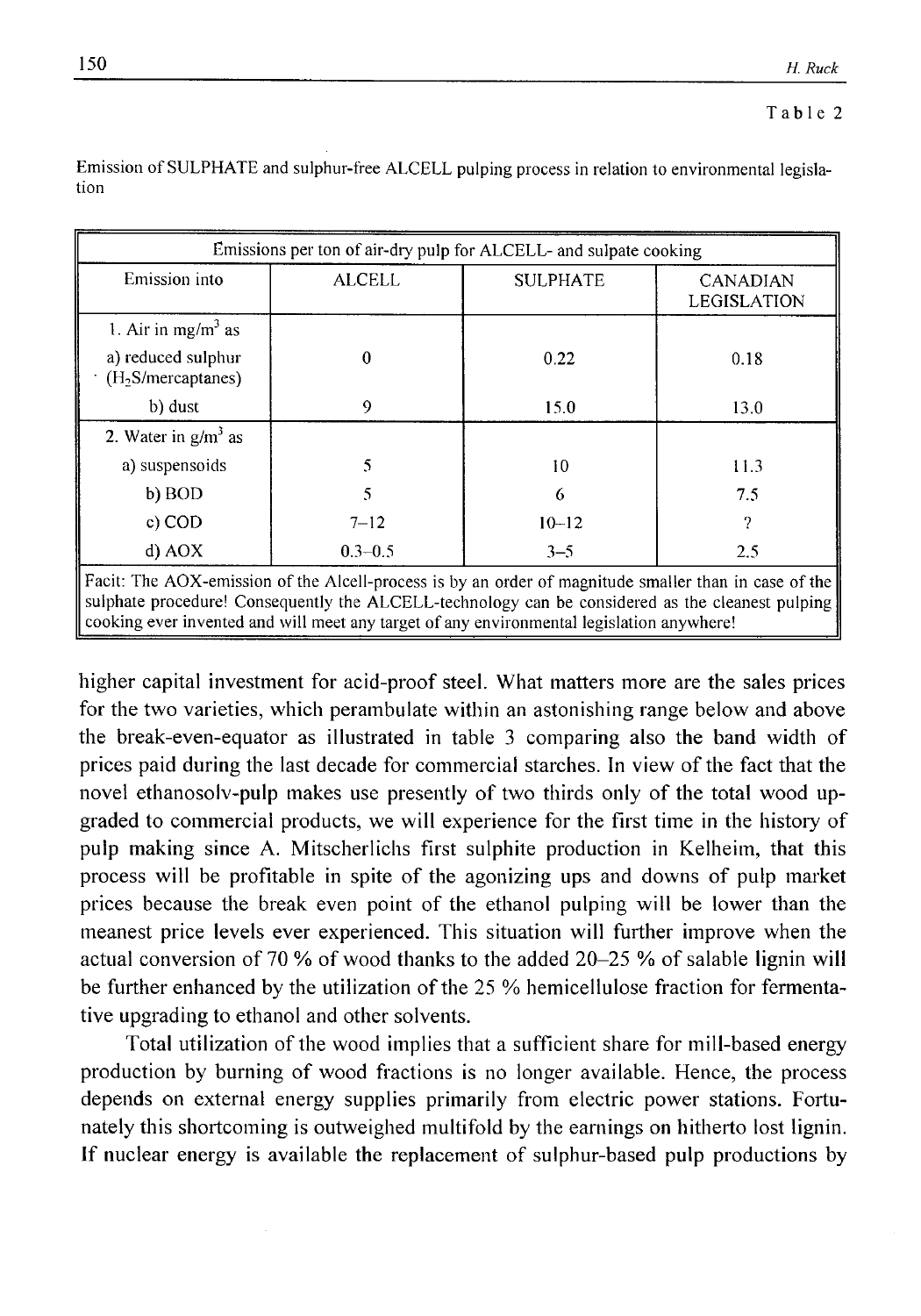#### **Table 3**

**Price levels for standard carbohydrate commodities since 1985 compared to expected sales revenues from ALCELL prime raw materials**



DM /kg

**Note: The economical break even point for ethanosolv-pulp is highly competitive with starch prices within the EU. Outside this community the combination of ethanosolv-cellulose with starches at world market conditions could outrival even petrochemical products - a boon to the environment!**

ethanosolv mills could render a serious contribution to the reduction of the climate threatening emissions of CO<sub>2</sub> provoked by the consumers of car and heating fuel  $$ besides the reduced supply of nitrogen fertilizer to the soil.

There is yet another decisive advantage of ethanosolv pulping:

Because the process requires no intricate recovery boilers for black liquor etc. save the relative simple redestillation of alcohol from water such mills can be operated successfully at much lower scales than sulphur consuming units yielding already profits at capacities of only 100,000 to 150,000 t.p.a. . This extra advantage minimizes also logistics of wood supplies shortening transportation distances.

# *The outlook of ethanol-pulping*

is even brighter then anticipated so far. For the horizon will clear up further when the considerably higher profits allow larger assignments to  $R \& D$  enabling researchers to tackle all experiments forbidden so far for lack of funds. As to the novel kind of pulp cooking there is still a drawback to be overcome for the proven technique can handle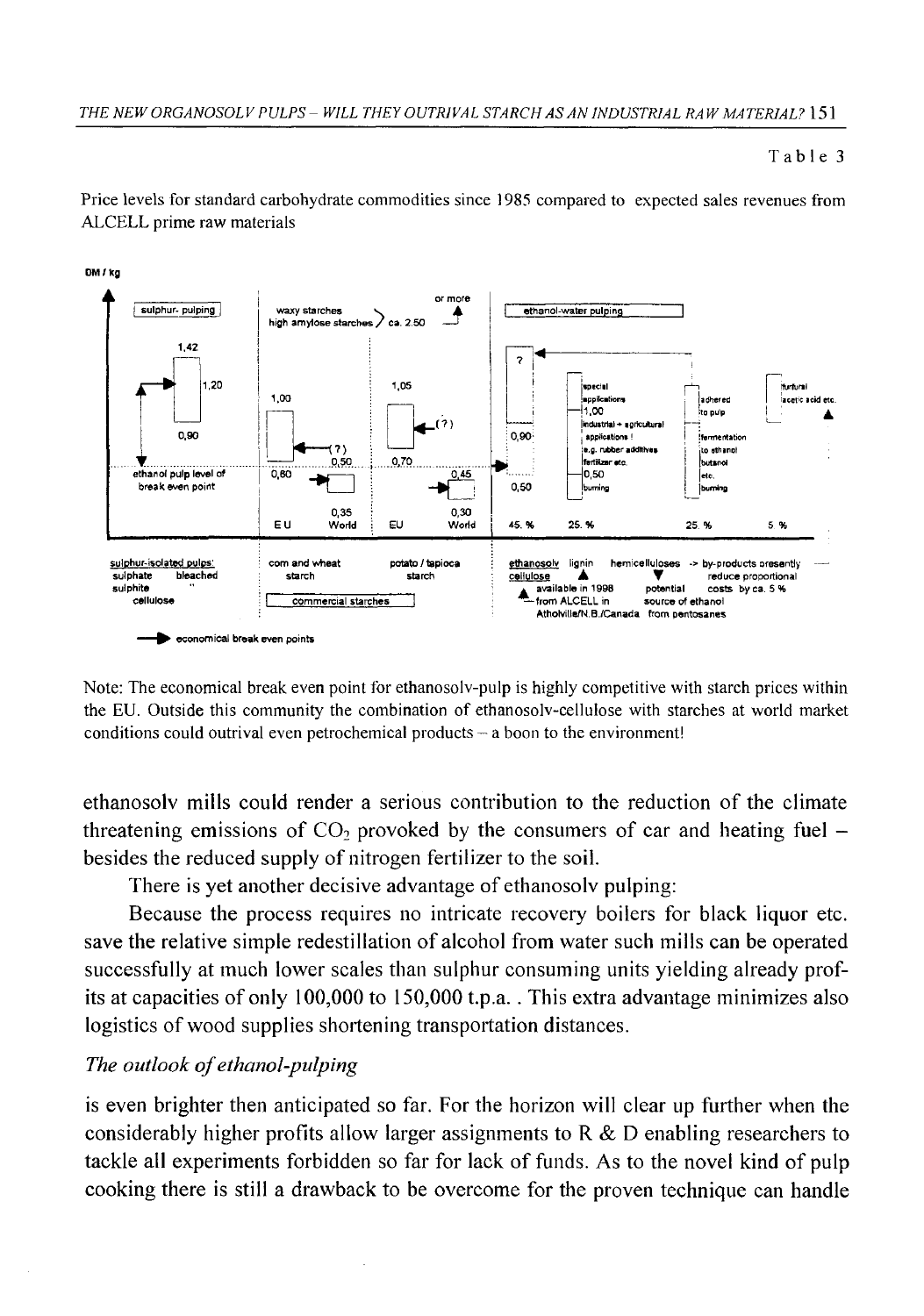only hardwoods with an admixture of up to 15 % softwoods. Hence, the first objective will be to master also softwoods cooks "unpurified" by considerable admixtures of hardwoods. One approach in this direction was recently undertaken [7] and seemed to open up new prospects. Along this alley further trials should be envisaged to remove the residual lignin around 28 Kappa  $-$  number by physical extraction techniques  $-$  not by chemical bleaching!

The advent of a sulphur  $-$  free regenerating technique for cellulose by dissolving the undivided chain molecule in NMMNO some 15 years ago by American Enka researchers [8] and meanwhile practized by Courtaulds on a 20,000 t.p.a. scale (Tencel) suggests investigations as to the filtering off of the remnants of lignin by modern filtering techniques (accurel membranes etc.) rendering also chemical treatments superfluous. Last not least should endeavours be undertaken to marry truely dissolved cellulose with polysaccharides as filler  $-e.g.$  with micronized starch!

## The dawn of sulphur remodels also the viscose industry!

Similar simplifications with virtually comparable improvements of the environment situation are presently achieved in the regeneration of cellulose for the large scale production of man - modified textile and technical fibres. As just mentioned 20 Kt of staple fibres p.a. have conquered the market recently whilst the biggest viscose producer, the Lenzing Fibres in Upper-Austria, are now embarking on a continuos filament production close to Vienna utilizing also the Tencel experiences based on NMMNO with the latter produced by Chemische Werke Hiils in North-Rhine-Westphalia.

Fig. 6 illustrates the effects of streamlining cellulose regeneration when disposing of sulphur implying also an improvement of the quality of such rayon. The latter approaches almost polyester fibres with respect to textile parameters. With the process still in his infancy one can almost predict substantial improvements within the next decade which hopefully leads to a replacement of the many hydrophobic petrochemical fibres which by their very nature are not real textile fibres for a breathing human skin, restricting their future to technical applications. All this will make the industrialized states a little more independent from Near East oil and help bridle  $CO<sub>2</sub>$  emissions.

## *The new cellulose — can it outrival starch?*

The breakthroughs in the production of sulphur free pulp will not remain without impact on the starch industry. One example is particularly striking:

During the past two decades the demand of the paper industry for starch as an additive to the stock increased steadily in order to reduce the fall-through on the wire of a paper machine by better retentions of fines and to obtain cleaner waste water particularly due to the action of added cationic starch derivatives. Actually the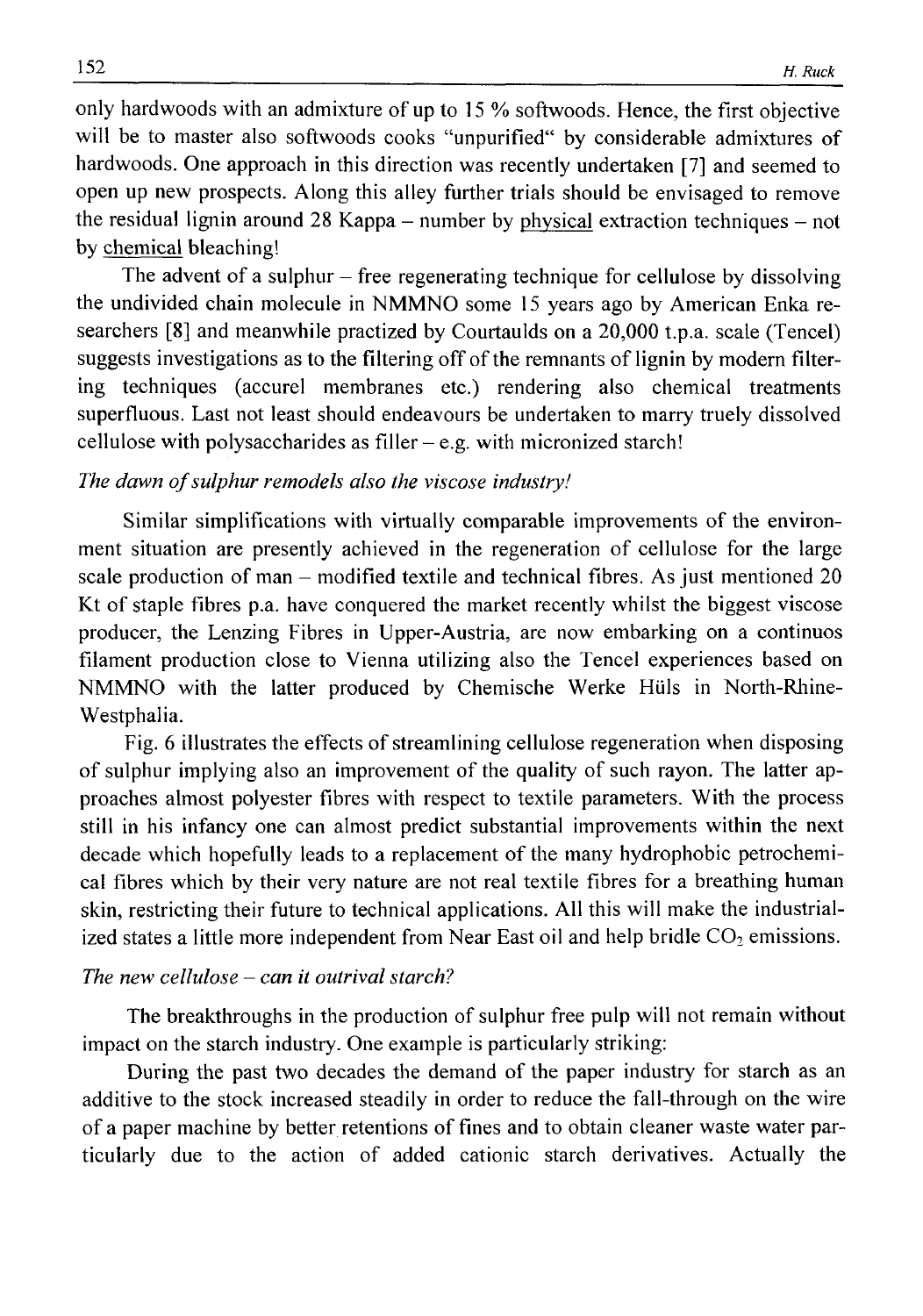

- Note: sacrificing the sulphur cycle for the xanthation of cellulose streamlines the regeneration by NMMNO recoverable by 99% !
	- **Extracted and modified from R.Kampf and W.Schaumann.Lenzinger Berichte 75 91 - 96(1996).**
- Fig. 6. The classical viscose process entailing the intermediate xanthation of cellulose was cut down to a **few steps by renunciation on sulphur stages for the monomeric dissolution of cellulose in NMMNO.**

consumption of starch by the paper industry exceeds a third of the total starch production allotted for upgrading in the industry, perambulating around 400 000 t of starch annually for the German paper and board production close to 15 mio tons in 1995.

The papermakers will probably be a moderate customer of starch producers in the future for two reasons:

Ethanol pulp can be cooked so that the pulp retains a predeterminable share of hemicellulose responsible for the fibre to fibre bonding governing the paper strength. Hence, hemicellulose can replace starch at lower costs!

It was recently demonstrated by Rahm [9] that the present policy to foster recycling of paper increases the  $CO<sub>2</sub> -$  load in the atmosphere due to the enormous energy consumption during deinking, sorting , bleaching and other efforts to maintain the required whiteness of the paper. From this point of view recycling can be recommended only for high – quality waste papers so that most of the collected waste paper (approaching 60 % in some western countries) should be better burnt - preferably right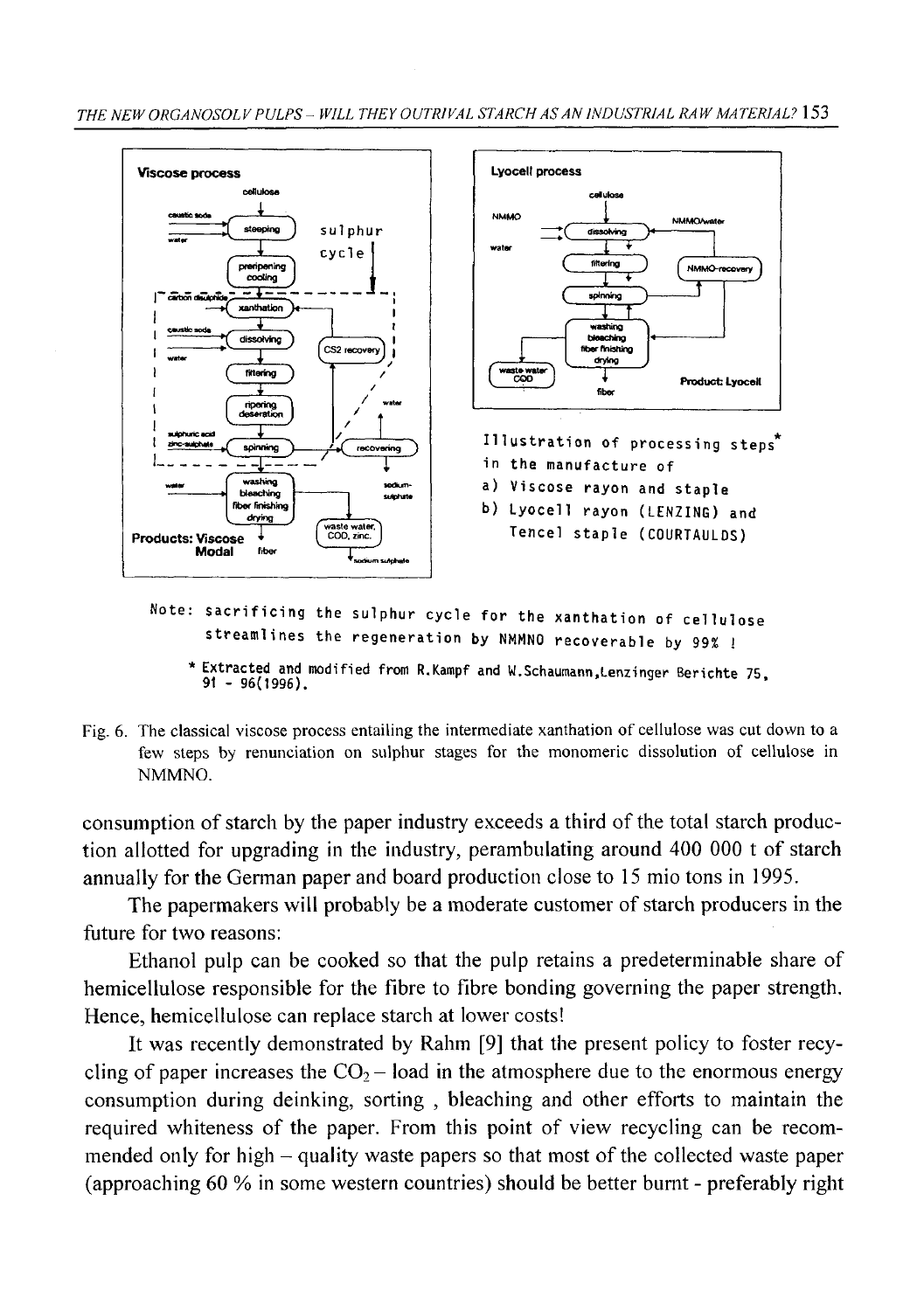in the paper mills where people are experts in judging paper qualities. For waste paper still has the heating value of brown coal and does not add to the CO<sub>2</sub> balance!

The renunciation on waste paper on a larger scale will naturally increase the demand for primary fibres. The question arises:

# *Can our forests supply enough wood to produce paper from virgin fibres?*

A reliable forecast can be dared at present only for the forests in the Federal Republic where only 35 million  $m<sup>3</sup>$  are harvested annually – just half the quantity of 65 mio  $m<sup>3</sup>$  growing, equivalent to a growth of 2.3 % or 6.75 m<sup>3</sup>/ha. The official figures for Poland seemingly underrate the assets of the local forest industry. Therefore, table 4 has been submitted to pertinent Polish Institutes asking for correction and actualization.

**Table 4**

|                                                 | Federal Republic                                                                                                                                                                 | Poland**                                                                                                                     |
|-------------------------------------------------|----------------------------------------------------------------------------------------------------------------------------------------------------------------------------------|------------------------------------------------------------------------------------------------------------------------------|
| Total area of forests                           | 9.6 mio ha                                                                                                                                                                       | 8.7 mio ha                                                                                                                   |
| Wood stock available per ha<br>country total    | $302 \text{ m}^3/\text{ha}$<br>$2.9 \cdot 10^9$ m <sup>3</sup>                                                                                                                   | 172 m <sup>3</sup> /ha (250 m <sup>3</sup> /ha ?)<br>$1.5 \cdot 10^{9}$ m <sup>3</sup> (2.4 $\cdot 10^{9}$ m <sup>3</sup> ?) |
| Total annual growth                             | 65 mio m <sup>3</sup> = $\frac{6.75 \text{ m}^3}{\text{ m}^3}$ / ha 30 mio m <sup>3</sup> left 36 mio m <sup>3</sup> = $\frac{4.13 \text{ m}^3}{\text{ h} \cdot \text{m}^3}$ (?) |                                                                                                                              |
| Current annual harvest                          |                                                                                                                                                                                  |                                                                                                                              |
| Current timber harvested                        | 23 mio $m3$                                                                                                                                                                      | 18.3 mio $m3$                                                                                                                |
| Wood allotted to pulp and<br>paper <sup>4</sup> | 9 mio m <sup>3</sup> (= 26 % of harvest)                                                                                                                                         | 3.6 mio m <sup>3</sup> (=10% of harvest)                                                                                     |
| Share of state forests                          | 47 %                                                                                                                                                                             | 83 %                                                                                                                         |
| Share of Coniferous forests                     | 67%                                                                                                                                                                              | 79 %                                                                                                                         |
| Share of mixed woods                            | unknown                                                                                                                                                                          | unknown                                                                                                                      |
| Waste paper recovered to<br>paper consumed      | 56 %                                                                                                                                                                             | 31 % (only one deinking unit<br>operating)                                                                                   |

**Wood resources in Poland and Federal Republic**

Inference: the Federal Republic could easily convert almost 25 mio m<sup>3</sup> presently rotting in the forests into about 5 mio t of pulp and 2.5 mio t of native lignin (to be used as filler for plastics or as natural fertilizer to increase the assimilation of nitrogen in the soil) rendering her independent from pulp imports and **allowing simultaneously to reduce the share of recycling waste paper from 60 % to perhaps 25 % excluding inferior grades serving in future as fuel for paper mills. - Probably similar marginal conditions prevail also in Poland.**

**A Residual wood from saw mills etc. + slim stems etc. due to forest care/supervision**

**Datae collected by Dr. Thoma, MD Papierfabriken Miinchen (1995)**

**Datae extracted from Z. Fornalski, Przegląd Papierniczy Special Issue 1995/96 (assessed figutes in brackets)**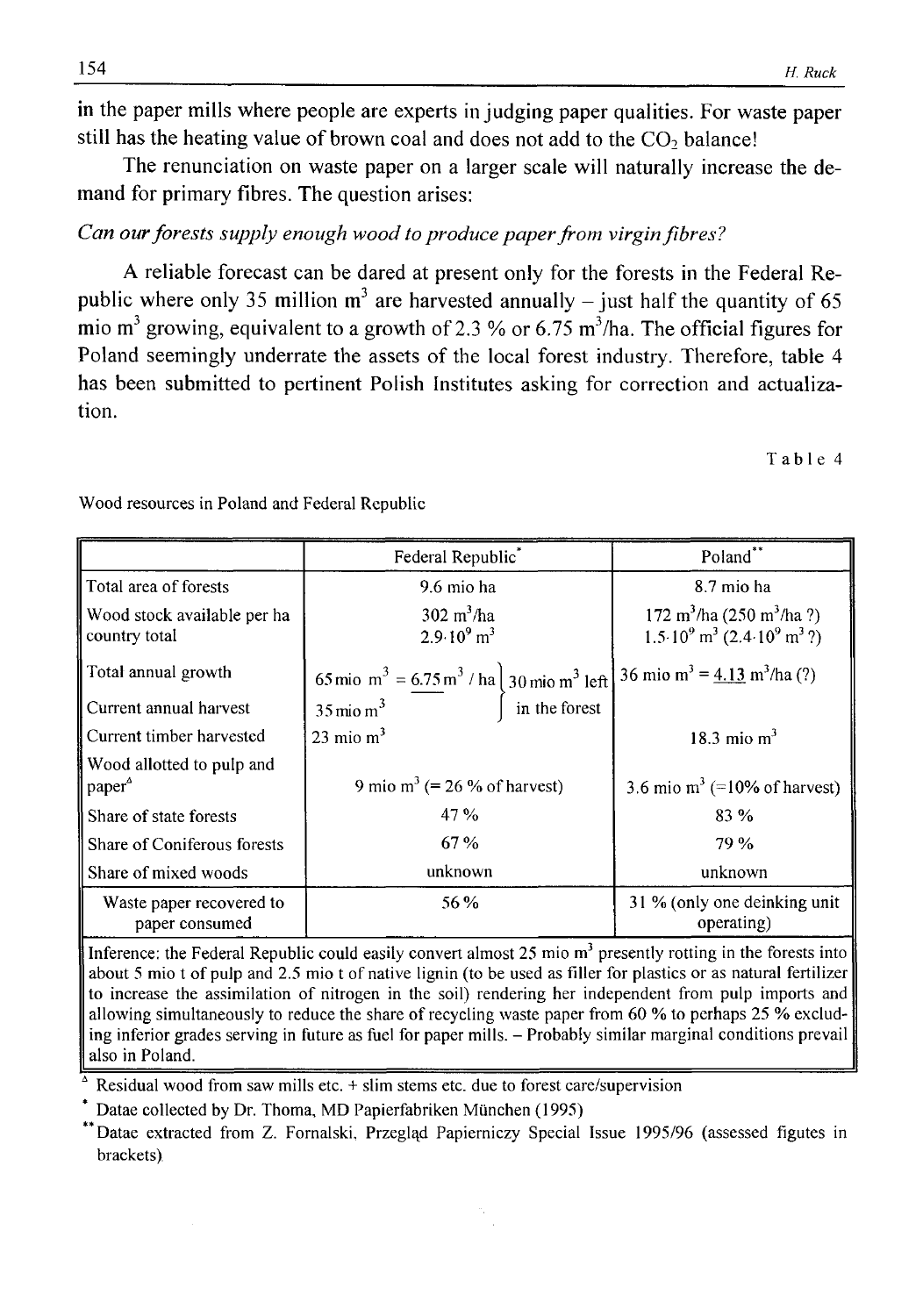The facts assure beyond doubt that the Federal Republic for instance could easily make use of the 30 mio  $m<sup>3</sup>$  now rotting in the forests by directing the non-timber share to ethanolsoly pulp mills converting the required 25 mio  $m<sup>3</sup>$  to almost 5 mio t of pulp and another 2,5 mio t of native lignin. Both are primary raw materials (and no longer a waste product as the sulphur carrying lignin presently unavoidable) and could be put to use in many industrial or agricultural applications. Their reduced sales prices would further enable both products to penetrate markets hitherto dominated by petrochemical manufacturers.

Even classical paper and board application would profit from the availability of sulphur – free wood components if the favoured recycling policy of used fibres is restricted to the upper grades. For the use of virgin fibres e.g. in board or conjugated board would soon expel many packaging items made out of plastics from the market a boon also to environment! More virgin fibres in paper would also call for fewer chemical additives in the stock and consequently entail cleaner waste waters.

Regrettably the new cellulose will threaten market segments formerly held by starch - but only in the European Union! In the by far larger "rest of the world" starch lends itself to symbiosis with cellulose and lignin yielding combinations of carbohydrate products at price levels competitive with petrochemistry.

Unfortunately, the most research contributions offered to starch congresses anywhere restrict themselves to the improvement of market  $-$  adapted products sold in limited quantities. But what the starch industry really needs is a pioneering research effort which would finally lead to a breakthrough opening markets in the million tons range.

A prerequisite would be that we are sufficiently informed about the suprastructure of starch. In this respect my coworkers have worked on two posters concerning the role of lipids in the conversion both of starch and cellulose. I am convinced that all essential informations for the cited breakthrough are contained in the literature last not least in papers written by our predecessors. For not very far from here around 1850 the Jewish grandmother of H.F. Mark was born in Lemberg (hopefully to be renamed one day!). This multiply gifted scientists found out in 1926 working at an Institute in Berlin-Dahlem that tenacity of all polymers including carbohydrates in the form of fibres, films or foils attains only a level equivalent to solely 2 % of covalent bonds. Hence, the overwhelming contribution to the work of rupture is provided by friction during elongation.

Having this in the background of our mind we should devote more of our concern to material sciences governing the performance of solid bodies - particularly of carbohydrates. In this context I remember the work of H.Frind in the late fifties who tripled the tenacity of copper rayon just by mild modifications of the stretch - spinning conditions. Unfortunately during the second half of this century the petrochemical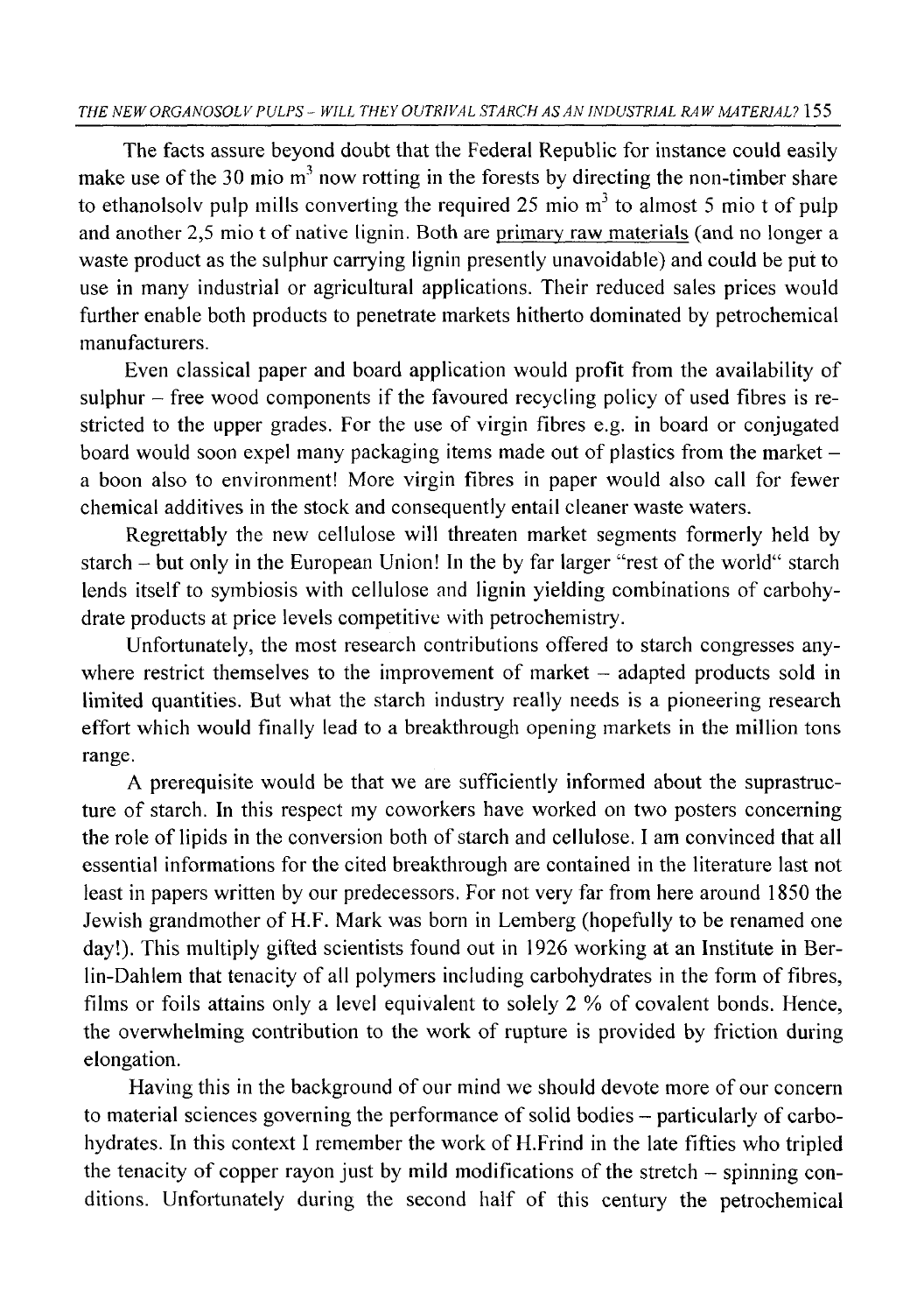industry has attracted the best talents in macromolecular chemistry. Fortunately this trend has changed for the better, as I mean, in recent years focusing public and political interest on problems like biomass conversion and on regrowing raw materials.

A steadily growing number of research institutes or government agencies concern themselves exclusively with polysaccharides problems as for instance the Carbohydrate Research Foundation in The Hague or the Non-Food Agro - Industrial Research Dissemination Network (NF-AIRID) headquartered in Newbury, 43 Kingsfisher Court in Great Britain and supported by 15 National Network Leaders in all European countries west of Finland and Greece. Financial support comes from Brussels and from governments in the respective countries. Interestingly, one such projects aims at the reduction of lignin synthesis in trees by transgenetic engineering resorting to antisense RNA. These researchers at the University of Toulouse hope to reduce in this way the amount of sulphur chemicals during pulping of trees to be felled in about 50 years (carried out under the ECLAIR programme). Other experts of AGROL in Guildford (England) were successful in adapting the Bacillus stearotherthermophilis to ferment the five - carbon sugars like xylose as the largest fraction of sugars in hemicelluloses from wood pulping also occurring in waste streams of maize syrup production. With the said bacillus active up to 75°C the production of bioethanol runs now as well as with glucose as substrate being on top also economical because hemicelluloses are cheaper than sugar or starch. Hence, it is foreseeable, that in the not too distant future wood and straw can be upgraded to cellulose, lignin and ethanol as a whole.

The latest developments in this respect will be reported during the Second European Biomass Forum in Graz in September 1996.

After all we live in a truly refreshing period in this time witnessing the uprise of carbohydrates and lignin as the coming raw material basis both for mankind and industry.

All we need is enthusiasm and perseverance to personify ourselves with our institutional and industrial research and development endeavours - and in case of success we often lack a generous person or agency providing the funds to get efforts protected in the form of patents involving fees not at the disposal of the ordinary scientist. What we need after all is a political force granting every citizen at least protection of one mental property – thereby enriching the country and all her citizens.

The USA give a good example concerning this dilemma: private persons and small companies asking for a patent pay only a few hundred dollars without obligation to pay fees when not put to use.

The Europeans should follow suit to benefit more from their own endeavours!

Thank you all for listening!